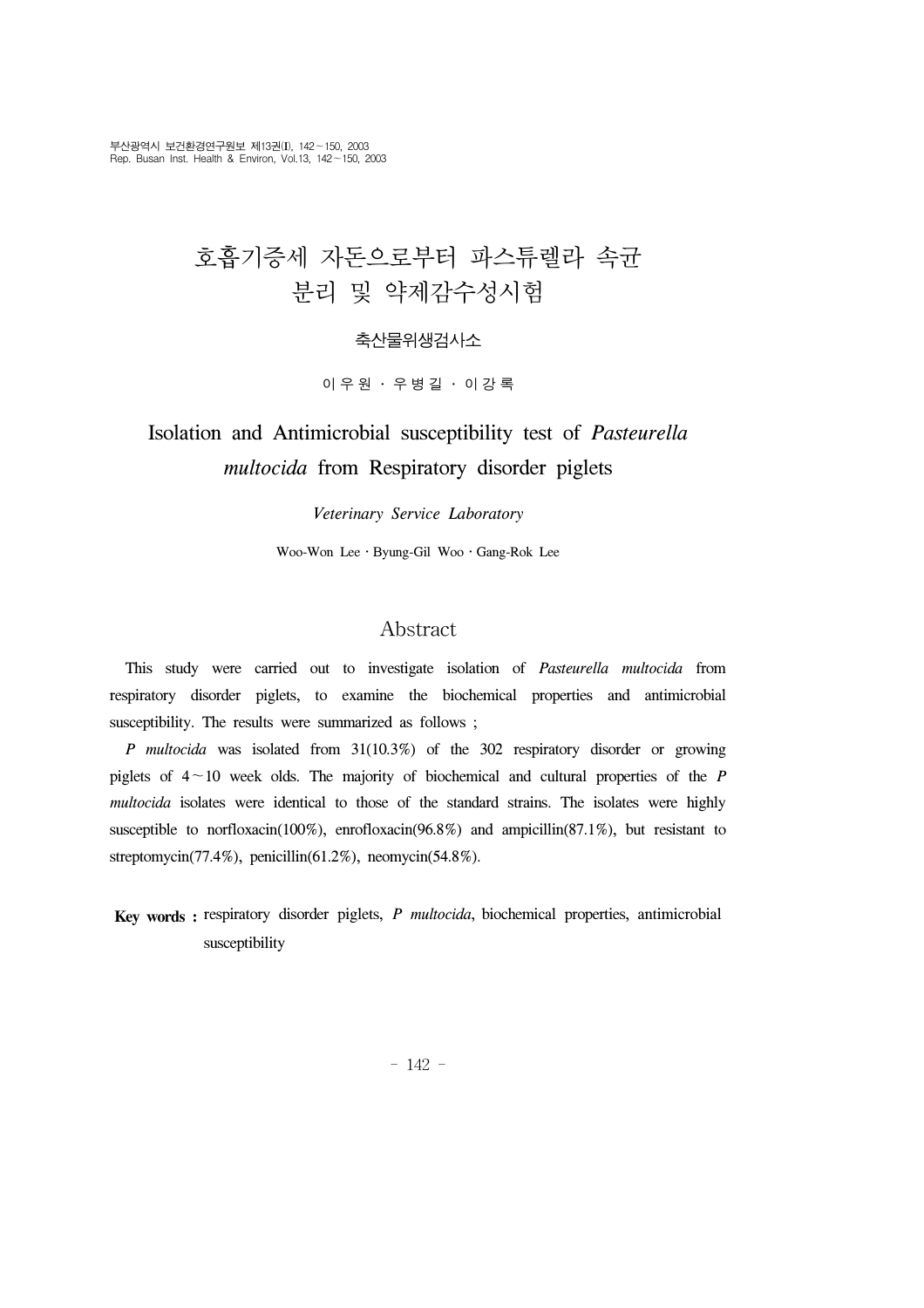Ⅰ. 서 론

 돼지의 파스튜렐라성 폐렴은 여러 가지 요인들이 관여하는 복합성 호흡기 질병 중 하나로서 *Pasteurella multocida*(*P multocida*)가 주원인체로 작용하는 질병이 다. 1) *P multocida*는 1880년 Louis pasteur에 의해 fowl cholera에 걸린 닭에서 처음으로 분리되어 fowl cholera의 원인체임이 밝혀 진 이래, 여러 학자들에 의해 *Micrococcus gallicidus* 등으로 명명되어졌다. 2) 1887년 Trevisan은 fowl cholera의 원인체를 처음 분리․보고한 Pasteur의 이름을 기리기 위 해 *Pasteurella*속의 신설을 제안하였으며, 이 균을 *Pasteurella cholera gallinarum*이라 고 개명할 것을 주장하였다. 이 이후에도 분리되는 동물의 종에 따라 몇가지 종명 이 붙여졌으나 이것을 통일하기 위해 1929년 Topley와 Wilson은 *Pasteurella septica*로 할 것을 제안하여 상당한 호응 을 받았으나 여러 동물에 병원성을 가지 고 있는 이 균의 특성을 들어 *P multocida* 로 명명하는 것이 타당하다는 Rosenbusch 와 Merchant의 주장이 받아들여져 현재까 지 전세계적으로 통용되고 있다.<sup>2,3)</sup>

 *Pasteurella*속은 현재 *P multocida, P pneumotropica, P hemolytica, P ureae, P aerogenes, P gallinarium* 등 6종으로 분류되어 있 다. 3) *P multocida*는 capsular polysaccharide를 바탕으로 5가지의 serogroup (A, B, D, E, F) 으로 구분되며, somatic antigen을 바탕으로 하여 16가지의 serogroup으로 구분된다.<sup>4)</sup> 지

금까지 연구에 의하여 밝혀진 바로는 serotype B:2, E:3가 소와 물소에서 출혈성 패 혈증을 일으키고, serotype A는 소, 양, 돼지 에서 상재하면서 폐질병과 관련되며, serotype D는 dermonecrotic toxin(DNT)을 산생하 여 돼지의 위축성비염(atrophic rhinitis, AR)을 발생시키는데 관여하며, serotype A:1, A:3, A:4, A:5는 fowl cholera를 일으키는 것으로 밝혀져 있다. 이들 중 전세계적으로 돼지 파 스튜렐라성 폐렴에 관련된 균주들은 A:3, A:5, D:5, D:3 등으로 알려져 있다. 이들 균주 들의 주요한 병원성 인자들로는 capsular polysaccharide, lipopolysaccharide(LPS), exotoxin 및 outer membrane protein(OMP) 등을 들 수 있는데 이들 중에 capsular polysaccharide 의 antiphagocytic activity에 부가하여 최근에 OMP와 toxigenic *P multocida*에서 분비되는 DNT가 본 질병의 발병기전에 중요한 역할 을 하는 것으로 밝혀져 있다.<sup>1,5)</sup>

 돼지에 있어서 *P multocida*는 비갑개골 위축, 상악골 발육부전, 기침, 재채기, 비 출혈 등의 증상을 나타내는 전염성 위축 성비염은 물론 폐렴의 원인균인 것으로, 증상은 급성 감염시 호흡곤란, 심한 복식 호흡, 유산, 고열(42.2℃) 등으로 폐사율이 5∼40%까지 나타나며, 아급성의 경우 기 침, 복식호흡이 주증상으로 만성으로 진행 되어 양돈산업에 막대한 경제적인 피해를 일으키는 호흡기 전염병이다. 6~8)

 돼지 이외의 소, 양, 염소 기타 동물에 서 폐렴을 주로 유발하며, 토끼에서 snuffles를 일으키고, 착유우, 양에서는 유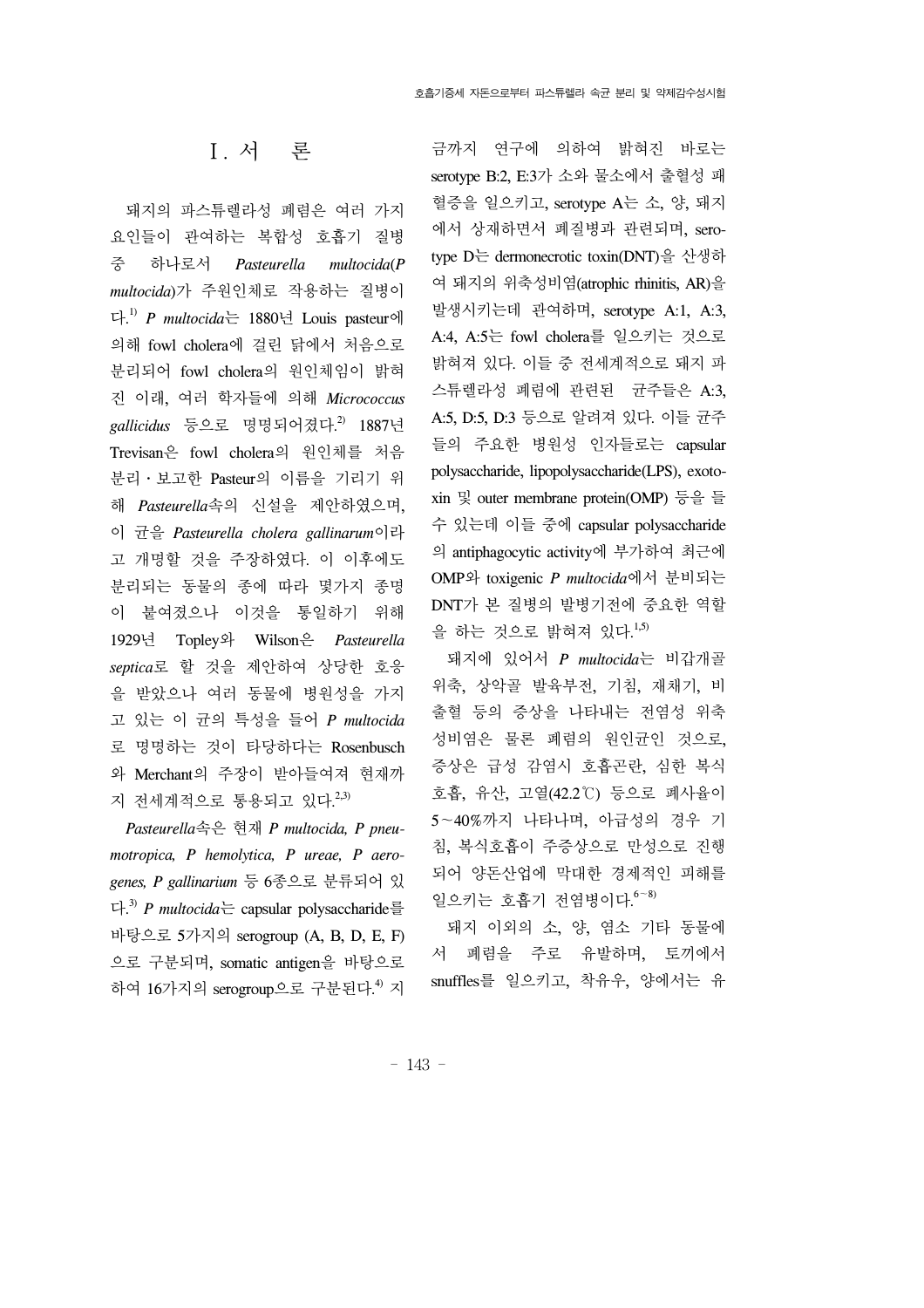방염의 원인으로 작용하기도 한다.

 *P multocida*는 5% 면양 혈액 함유배지 에서 잘 자라며, 하룻밤(18∼24시간) 배양 후 집락의 성상을 관찰해 보면 직경 1∼ 2mm 정도로 반투명성의 점조성이 매우 강하며, 특유의 냄새를 발산한다. 혈액배 지상에서 용혈성은 없으며, 실온에 방치하 면 1∼2주 내에 사멸하고 MacConkey agar 에서는 자라지 않는다. 반면에 송아지에서 장거리 수송으로 인한 스트레스 시에 발 생하는 수송열에 관여하는 *P hemolytica*는 혈액배지상에서 용혈성을 나타내며 Mac-Conkey agar에서도 성장한다. *P multocida* 는 그램염색 음성, 단간균으로 보이고, 편 모나 섬모가 없어 운동성이 없으며, 아포 를 형성하지 않으나 협막을 가지고 있어 염색시에 양단염색성을 보인다.

Little과 Harding<sup>7)</sup>은 영국의 돼지 20% 이상이 *Pasteurella*에 기인되어 폐사되었다 고 보고하였으며, Kobisch와 Tillon<sup>9)</sup>은 프 랑스 Brittany 지방의 돼지 49%가 AR에 감염되었다고 보고했다. 또 Rosa 등10)은 브라질의 Santa Catarina주의 돼지 24%가 AR에 감염되었다고 보고한 바 있다. 우리 나라에서는 AR 및 *Pasteurella*에 기인된 폐렴은 박 등 $^{11}$ 이 도축장의 돼지와 자돈 에서 AR 26.2%, *Pasteurella*폐렴 21.9%를 분리 보고한 바 있고, 김 등12)은 폐렴병변 이 있는 폐에서 *P multocida* 22.9%를 분리 한 바 있으며,  $Cho<sup>13</sup>$ 는 영남지방의 돼지에 서 41.8%를, 안14)은 도축장 출하돈에서 17.7%를 분리 보고한 바 있다.

 이와 같이 *P multocida*는 돼지에서 많이 분리 보고되고 있으며 생성하는 독소에 대한 연구도 활발히 이루어 지고 있으나 자돈에서 *P multocida* 분리 보고는 우리나 라에서는 다소 미흡한 실정이다.

 따라서 본 연구에서는 2003년 1월부터 2003년 11월까지 부산지방 자돈을 대상으 로 비즙에서 *P multocida*를 분리하여 균 성상, 생화학적 특성 및 약제감수성을 조 사하였기에 보고하는 바이다.

## Ⅱ. 재료 및 방법

#### 1. 공시재료

 공시재료는 2003년 1월부터 2003년 11 월까지 부산지방에서 사육되고 있는 자돈 및 호흡기증세를 보이는 4∼10주령 자돈 302두를 대상으로 하였다. 채취는 nasal swab법으로 공시자돈의 비경부를 70% 알 콜 솜으로 깨끗이 소독한 후 멸균된 면봉 을 비갑개골 부위까지 넣어서 비즙을 채 취한 후 냉장상태를 유지하여 신속히 실 험실로 운반한 후 균분리를 시도하였다.

#### 2. 균 분리 및 동정

 면양 혈액을 5% 함유한 혈액한천배지 (blood agar base, Difco)를 분리배지로 사 용하였다. 37℃에서 18∼24시간 배양한 후 집락 형태, 그람염색성 및 협막염색성 등 균형태를 확인한 후 *P multocida*로 추 정되는 집락을 분리하여 혈액배지에 1주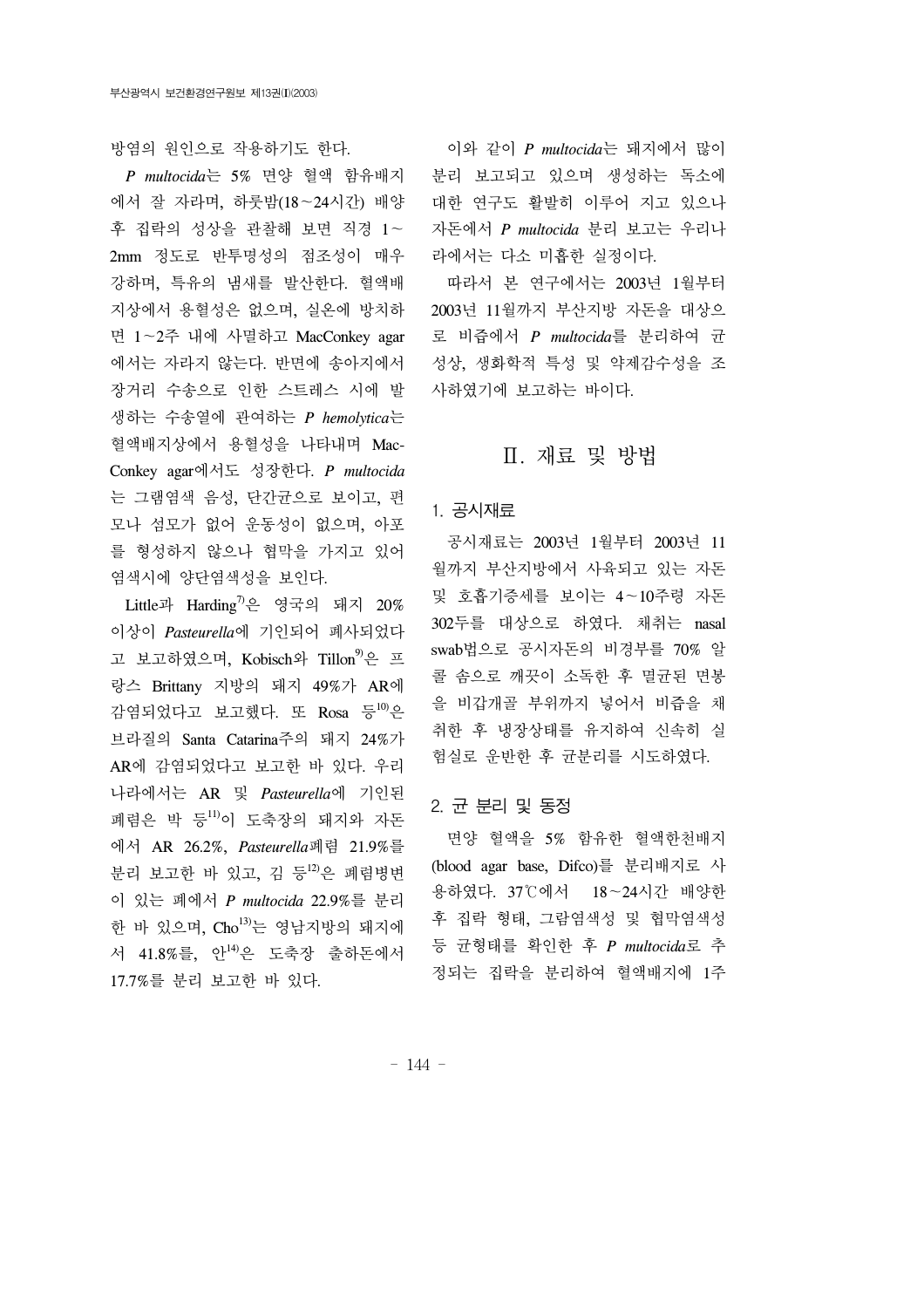일 간격으로 계대, 냉장보존하면서 시험에 공시하였다.

#### 3. 분리균의 생화학적 성상검사

 *P multocida*의 생화학적 성상시험은 Cowan<sup>15)</sup>의 방법과 MacFaddin<sup>16)</sup>의 방법에 따라 용혈성 및 MacConkey agar에서의 발 육여부, oxidase 시험, catalase 시험, indole 산생시험, urease 시험, hydrogen sulfide 산 생시험, motility 시험, nitrate 환원시험, gelatin 액화시험, MR-VP 시험 및 당분해 시험 등을 실시하였다.

#### 4. 항균제 감수성시험

 *P multocida*에 대한 약제 감수성시험은 Bauer 등17)과 Bryant 법18)에 따라 sensi disk(BBL)를 이용한 디스크 확산법으로 실 시하였다. *P multocida*를 Mueller-Hinton broth(Difco)에 접종하여 37℃에서 3∼8시간 동안 증균시킨 후에 멸균 생리식염수로 희 석하여 혼탁도를 MacFarland No. 0.5와 같 은 농도로 맞추어 이 균액을 Mueller-Hinton agar(Difco) plate에 접종하였다. 사용 한 디스크의 종류는 amikacin 30 $\mu$ g, ampicillin 10 $\mu$ g, carbenicillin 100 $\mu$ g, cephalothin  $30\mu$ g, chloramphenicol  $30\mu$ g, colistin  $10\mu$ g, enrofloxacin  $10\mu$ g, gentamicin  $10\mu$ g, kanamycin  $30\mu$ g, lincomycin  $2\mu$ g, nalidixic acid 30 $\mu$ g, neomycin 30 $\mu$ g, norfloxacin 10 $\mu$ g, penicillin 10u, streptomycin  $10\mu$ g, sulfamethoxazole-trimethoprim 23.75µg/1.25  $\mu$ g, tetracycline 30 $\mu$ g 등 17종의 약제를 사용

하여 감수성을 시험하였다.

## Ⅲ. 결 과

#### 1. P multocida의 분리율

 *P multocida*의 감염상황을 알아보기 위 하여 부산지방에서 사육되고 있는 자돈 및 호흡기증세를 보이는 4∼10주령 자돈 302두로부터 *P multocida*의 분리율은 Table 1에서 나타나 있는 바와 같이 302두 중 31두에서 분리되어 10.3%였다.

#### 2. P multocida의 생화학적 성상검사

 분리한 31주의 *P multocida*에 대한 생화 학적 성상은 Table 2에 나타난 바와 같이 catalase 시험, oxidase 시험, indole 산생시 험, hydrogen sulfide 산생시험, nitrate 환원 시험 등에서는 양성반응을 나타낸 반면, motiity 시험, gelatin 액화시험, MR-VP 시 험, urease 시험 등에서는 음성반응을 나 타내었다. 모든 균주가 MacConkey agar에 서는 성장하지 못하였으며 blood agar에서 용혈성도 나타내지 않았다.

 당분해시험에서는 Table 3에 나타난 바 와 같이 galactose, glucose, mannitol, sorbitol, sucrose, xylose 등에서 양성반응을 보인 반면, arabinose, inocitol, lactose, maltose, raffinose 등에서는 대부분의 균주 가 음성반응을 나타내었다.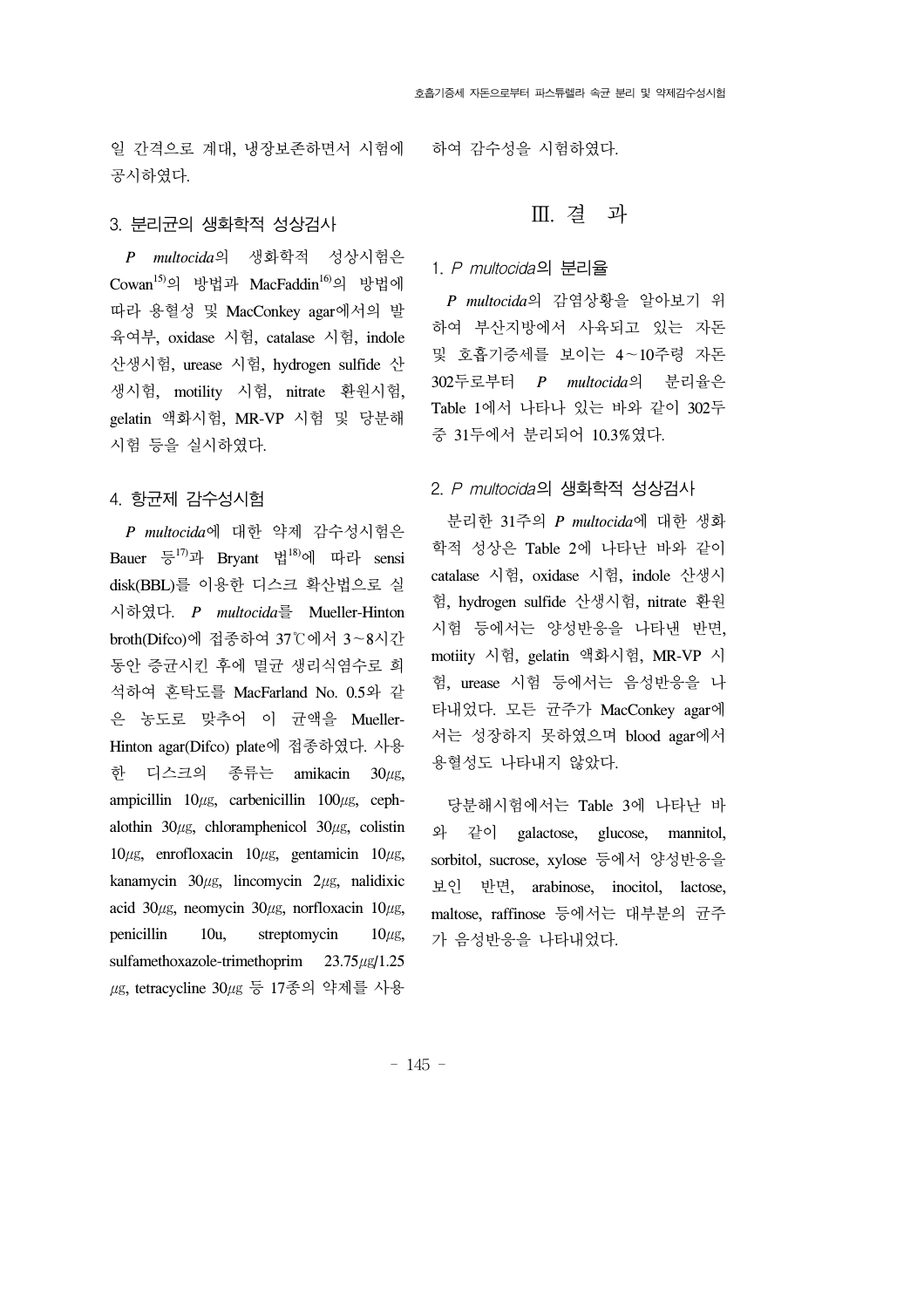| Animal | Kind of samples | No. of tested | No. of isolated |
|--------|-----------------|---------------|-----------------|
| Piglet | Nasal swab      | 302           | $31(10.3\%)$    |

Table 1. The isolation frequency of P *multocida* from nasal swabs of 4∼10 week old piglets

Table 2. Biochemical and cultural properties of 31 strains of P multocida isolated from piglets

| Properties               | No. of positive | % of positive isolates |  |
|--------------------------|-----------------|------------------------|--|
|                          | isolates        |                        |  |
| Hemolysis on blood agar  | 0               | $\Omega$               |  |
| Growth on MacConkey agar | 0               | 0                      |  |
| Motility                 | 0               | 0                      |  |
| Catalase                 | 31              | 100                    |  |
| Oxidase                  | 31              | 100                    |  |
| Urease                   | $\theta$        | $\Omega$               |  |
| $H2S$ production         | 30              | 96.8                   |  |
| Nitrate reduction        | 31              | 100                    |  |
| Indole production        | 29              | 93.6                   |  |
| MR-VP reaction           | $\theta$        | 0                      |  |
| Gelatin liquefaction     | 0               | 0                      |  |

Table 3. Fermentative properties of 31 strains of P *multocida* isolated from piglets

| Fermentable substrates | No. of positive isolates | % of positive isolates |
|------------------------|--------------------------|------------------------|
| Arabinose              | $\overline{0}$           | $\Omega$               |
| Galactose              | 31                       | 100                    |
| Glucose                | 31                       | 100                    |
| <b>Inositol</b>        | 0                        | 0                      |
| Lactose                | 1                        | 3.2                    |
| Mannitol               | 26                       | 83.9                   |
| Maltose                | 3                        | 9.8                    |
| Raffinose              | $\Omega$                 | $\Omega$               |
| Sorbitol               | 30                       | 96.8                   |
| <b>Sucrose</b>         | 30                       | 96.8                   |
| Xylose                 | 30                       | 96.8                   |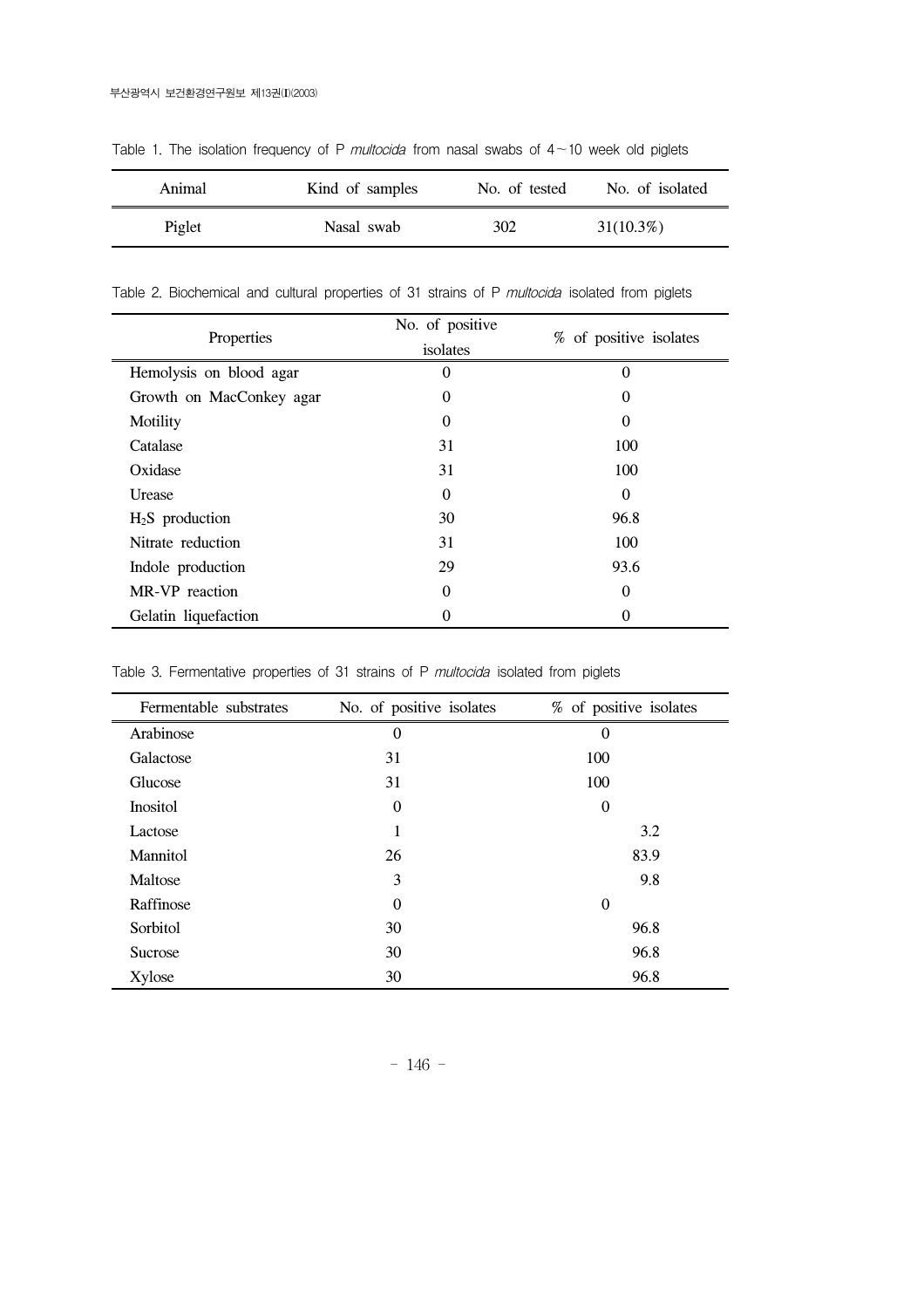| Antimicrobials                     | No. of isolates(n=31) |                |          |
|------------------------------------|-----------------------|----------------|----------|
|                                    | $\mathbf R$           | Ι              | $S(\%)$  |
| Amikacin(AN)                       | 10                    | $\overline{c}$ | 19(61.3) |
| Ampicillin(AM)                     | 1                     | 3              | 27(87.1) |
| Carbenicillin(CB)                  | 1                     | 10             | 20(64.5) |
| Cephalothin(CF)                    | $\overline{c}$        | 4              | 25(80.1) |
| Chloramphenicol(CM)                | 3                     | 3              | 25(80.1) |
| Colistin(CL)                       | 15                    | 1              | 15(48.4) |
| Enrofloxacin(ENR)                  | $\boldsymbol{0}$      | 1              | 30(96.8) |
| Gentamicin(GM)                     | 5                     | 6              | 20(64.5) |
| Kanamycin(KM)                      | 3                     | 3              | 25(80.1) |
| Lincomycin(LM)                     | 6                     | 1              | 24(77.4) |
| Nalidixic acid(NA)                 | 4                     | 7              | 20(64.5) |
| Neomycin(N)                        | 5                     | 12             | 14(45.2) |
| Norfloxacin(NOR)                   | $\overline{0}$        | $\overline{0}$ | 31(100)  |
| Penicillin $(P)$                   | 7                     | 12             | 12(38.8) |
| Streptomycin(S)                    | 8                     | 16             | 7(22.6)  |
| Tetracycline(Te)                   | 9                     | 1              | 21(67.8) |
| Sulfamethoxazole/trimethoprim(SXT) | 12                    | 3              | 16(51.6) |

Table 4. Results of antimicrobial susceptibility test of 31 strains of P multocida isolated from piglets

R : Resistance, I : Intermediate, S : Susceptible

3. P multocida의 항균제 감수성시험

 약제 감수성시험 결과는 table 4에서와 같이 norfloxacin, enrofloxacin, ampicillin 등 에 대하여는 공시균주의 약 90% 이상의 감수성을 나타내었으나 streptomycin, penicillin, neomycin에 대하여는 낮은 감수 성을 나타내었고, 기타 약제에 대하여는 증등도의 감수성을 나타내었다.

 돼지 폐렴은 다양한 원인에 의해서 유 발될 수 있으나 그 원인들 중에서 병원성 세균이 가장 중요한 작용을 한다. *P multocida*는 1880년 Louis pasteur가 fowl cholera에 걸린 닭에서 처음으로 분리․보 고한 이래 많은 종의 동물로부터 분리된 바 있으며 전세계적으로 분포하고 있다. 동물의 편도, 구강 등에서 공생하는 비율 이 높으며 거의 모든 가축들에 광범위한 숙주역을 가지고 있다.<sup>2,3)</sup>

Ⅳ. 고 찰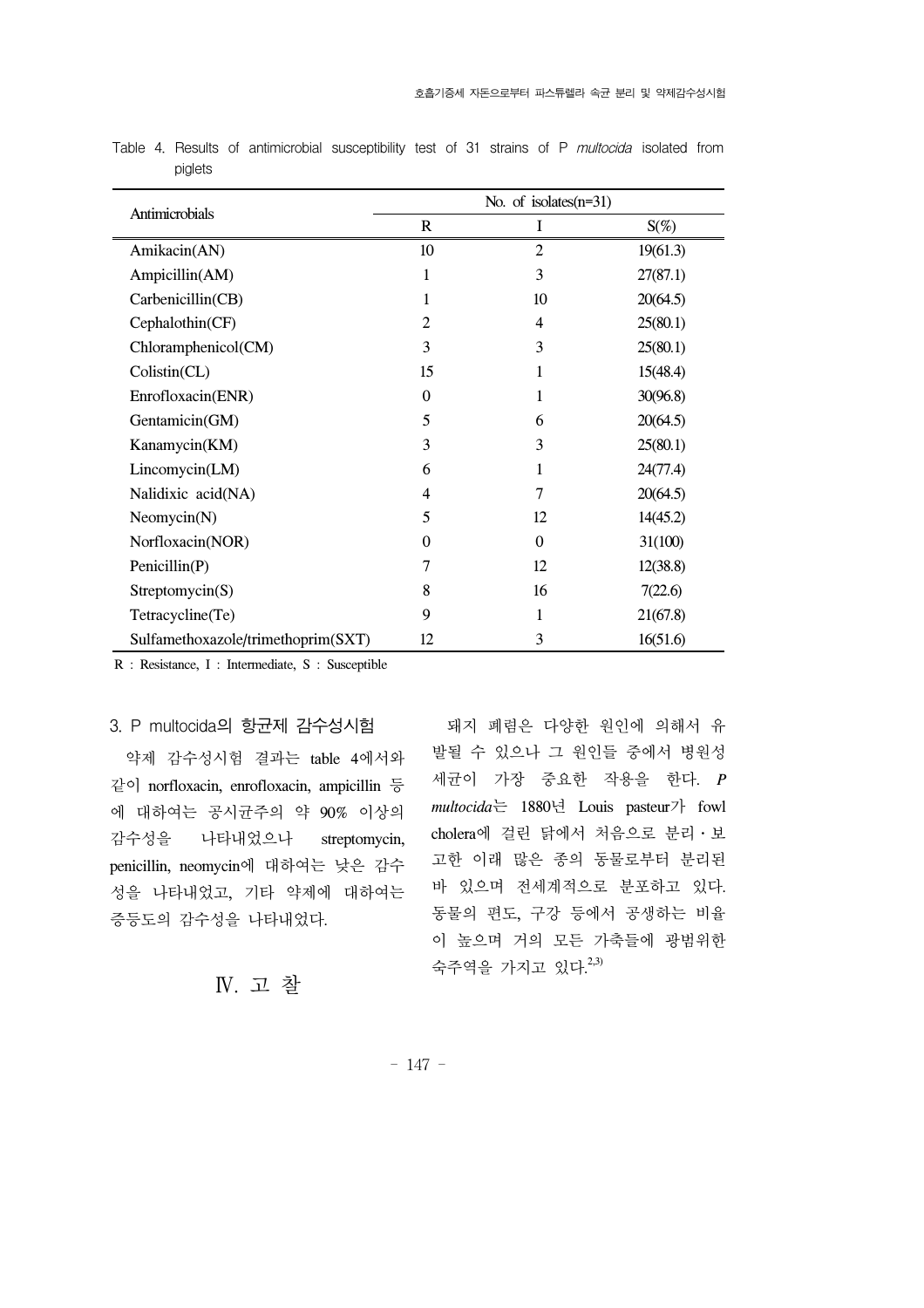돼지에 있어서 *P multocida*는 위축성 비 염 및 폐렴을 일으키는 균으로서 주목받게 되었으며 여러 학자들에 의해 병원성이 인 정되었다. 위축성비염에 감염된 돼지는 폐 사하는 경우가 드물지만 감염된 돼지는 성 장이 지연되고 사료효율이 현저하게 저하 되어 경제적으로 막대한 손실을 가져오게 된다. 19) 우리나라에서도 본병에 의한 피해 가 적지 않으며, *Pasteurella*에 기인된 폐렴 은 박 등11)이 도축장의 돼지와 자돈에서 AR 26.2%, *Pasteurella*폐렴 21.9%를 분리 보고한 바 있고, 김 등12)은 폐렴병변이 있 는 폐에서 *P multocida* 22.9%를 분리한 바 있으며, Cho13)는 영남지방의 돼지에서 41.8%를, 안14)은 도축장 출하돈에서 17.7% 를 분리 보고한 바 있다.

 부산지방 자돈을 중심으로 302두의 자 돈에서 31두의 swab nasal에서 *P multocida* 가 분리되어 개체별 감염율은 10.3%로서 박 등, 11) 김 등12)의 성적보다는 훨씬 낮았 으나 안14)의 성적보다는 약간 낮았다. 이 와 같은 결과는 최근 돼지 사양관리 기술, 환경개선 및 질병 근절 등이 과거 1980년 대에 비하여 훨씬 좋아진 것으로 판단되 며, 또한 이유 후 스트레스 감소 및 호흡 기와 소화기 질병 예방 목적으로 투여하 는 약제들에 의하여 본 균이 사멸 또는 억제된 것으로 추측된다.

 공시된 분리균의 생화학적 성상 및 당분 해능을 비교 검토한 결과 모든 균주가 MacConkey agar에서 성장하지 못하였으며 blood agar에서 용혈성도 나타내지 않았다. catalase 시험, oxidase 시험, nitrate 환원시험 에서 전균주가 양성반응을 나타낸 반면, motiity 시험, gelatin 액화시험, MR-VP 시험, urease 시험 등에서는 음성반응을 나타내었 다. 당분해시험에서도 galactose, glucose 등 에서 양성반응을 나타내어 Cowan<sup>15)</sup>의 분류 기준과 유사하게 나타났고, Carter 등 $^{2)}$ 과 Heddleston20)의 분류기준과도 거의 일치하 였으나 안14)의 당분해능 시험 결과와 비교 해 볼 때 lactose, maltose, inocitol 등에서 다 소 차이가 있었다.

 공시된 분리균주에 대한 amikacin 등 17 종의 항균제 감수성시험을 실시한 결과 norfloxacin, enrofloxacin, ampicillin 등에 대 하여는 높은 감수성을 나타내었으나 streptomycin, penicillin, neomycin에 대하여 는 낮은 감수성을 나타내었고, 기타 약제 에 대하여는 증등도의 감수성을 나타내어 신 등21)의 결과와 유사하였다.

## Ⅴ. 결 론

 돼지 파스튜렐라성 폐렴의 예방 기초자 료로 활용하여 양돈가의 경제적 피해 최 소화를 목적으로 2003년 1월부터 2003년 11월까지 부산지방 자돈을 대상으로 비즙 에서 *P multocida*를 분리하여 균 성상, 생 화학적 특성 및 약제감수성을 조사한 결 과 다음과 같은 결론을 얻었다.

1. *P multocida*의 분리율은 4∼10주령 자

- 148 -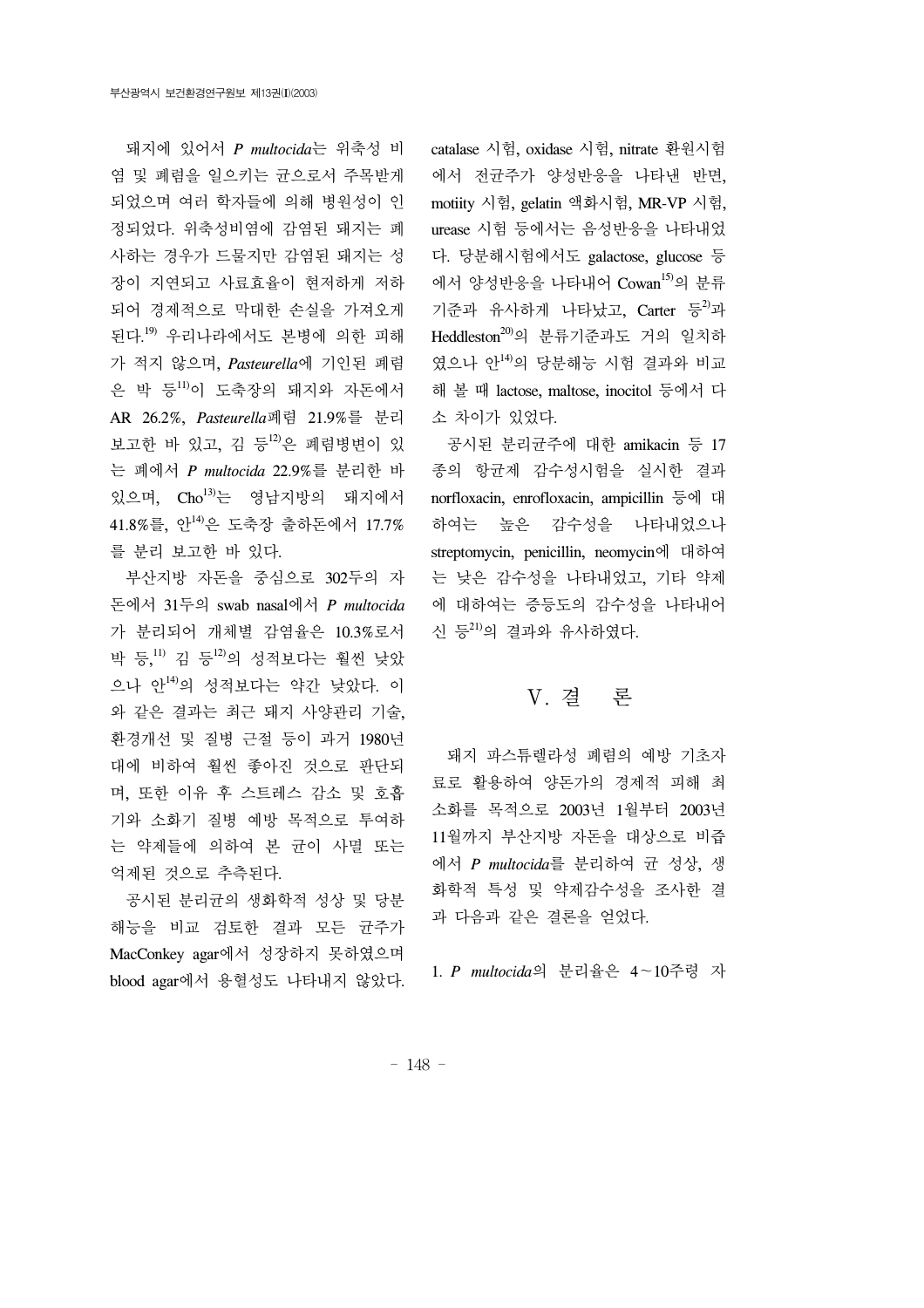돈 302두중 31두에서 분리되어 10.3% 의 분리율을 나타내었고, 분리된 *P multocida* 모든 균주가 MacConkey agar 에서 비발육, blood agar에서 비용혈성, 운동성이 없었으며, catalase 시험, oxidase 시험, nitrate 환원시험에서 양성 반응을 나타낸 반면, gelatin 액화시험, MR-VP 시험, urease 시험 등에서는 음 성반응을 나타내었다.

- 2. 당분해시험에서는 galactose, glucose 등 에서 양성반응을 나타내었으나 inocitol, maltose, raffinose 등에서는 음성반응을 나타내었다.
- 3. 항균제 감수성시험 결과는 norfloxacin (100%), enrofloxacin(96.8%), ampicillin (87.1%) 순으로 높은 감수성을 나타내 었으나 streptomycin, penicillin, neomycin 에 대하여는 낮은 감수성을 나타내었 고, 기타 약제에 대하여는 증등도의 감 수성을 나타내었다.

참 고 문 헌

- 1. Pijoan C. Pneumonic Pasteurellosis. In Straw BE *et al.* ed. *Diseases of Swine*, 8th ed. Iowa State University Press, Ames, Iowa:511∼520, 1999.
- 2. Rhoades KR, Rimler RB. *Diseases of Poultry.* 9th ed. Iowa State University

Press:145∼162, 1991.

- 3. Carter GR. Genus I. Pasteurella *Trevisan* 1887. In:Kreig NR, Holt JG, ed. Bergey's manual of systematic bacteriology 1. Williams & Wilkins. Baltimore:552∼558, 1984.
- 4. Rimler RB. Comparison of serologic responses of white leghorn and new hampshire chickens to purified lipoplysaccharide of *Pasteurella multocida. Avian Dis*, 28:894, 1984.
- 5. Yoo HS. Recent technology for the diagnosis and prevention of swine disease. *Proceedings of the International Symposium for the 50th Anniversary of the Gyeongsang National University*, 32:395∼402, 1991.
- 6. Kielstein P, Bocklisch H, Orthey G. *Pasteurella multocida* as a causal agent of infectious atrophic rhinitis in swine. Mschr Vet Med, 41:46∼50, 1986.
- 7. Little TWA, Harding JDJ. The interaction of *Haemophilus parahaemolyticus* and *Pasteurella multocida* in the respiratory tract of the pig. *Brit Vet J*, 136:371∼383, 1980.
- 8. Pedersen KB, Nielsen JP, Foged NT, et al. Atrophic rhinitis in pigs:proposal for a revised definition. *Vet Rec*, 122:190∼ 191, 1988.
- 9. Kobisch M, Tillon JP. Porcine respiratory diseases:epidemiological aspects. *Comp*